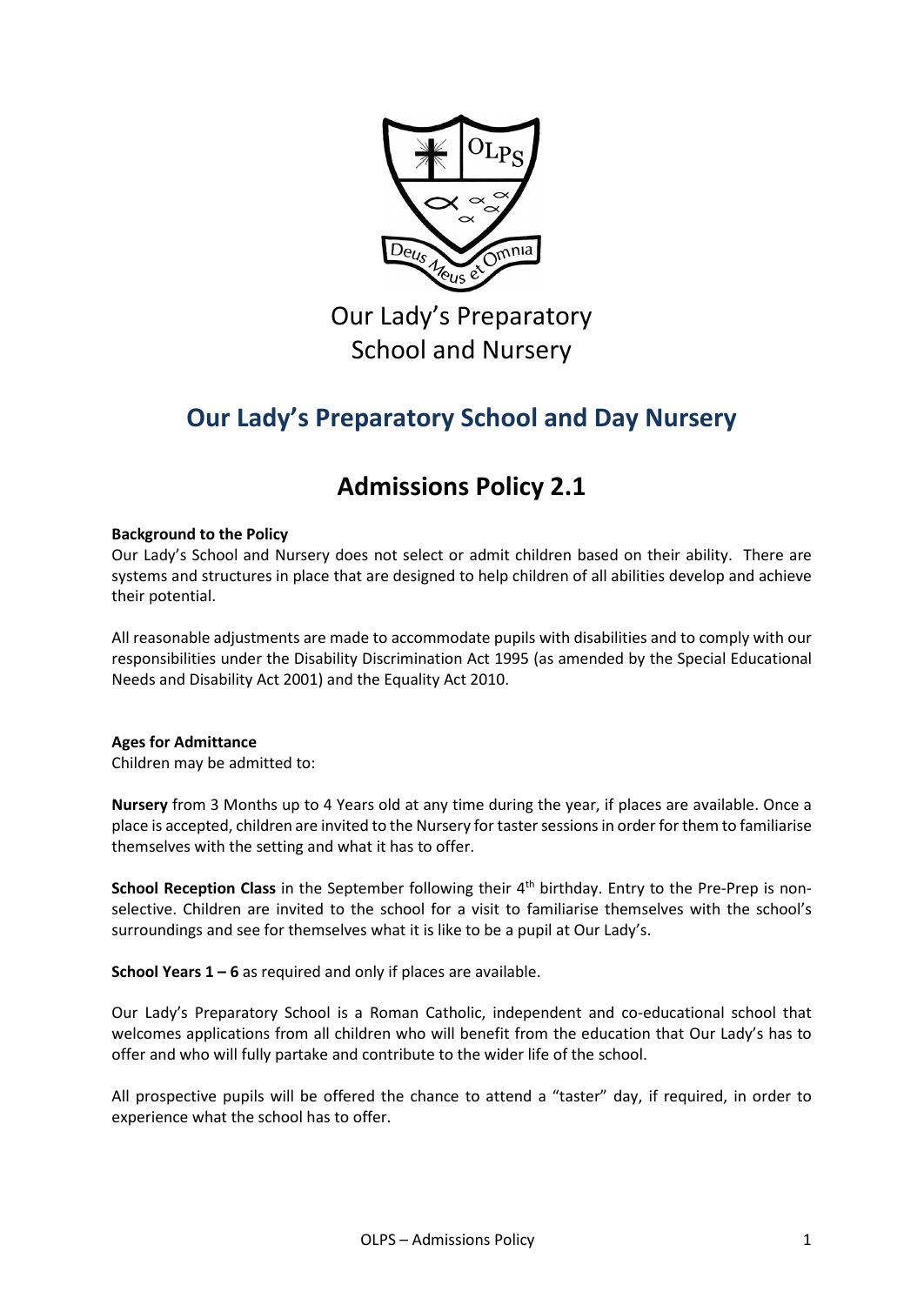## **Registration for a Place at Our Lady's**

All children seeking a place at Our Lady's Preparatory School and Nursery should be registered for a place.

A parent or guardian should complete the school registration form to this end. The completed form should be submitted to the Headmaster via the School Office, together with the stated registration fee and deposit.

Registrations forms are available from the school office and also from part of the "Information Pack" that parents receive when they visit the School/Nursery.

## **Allocation of School Places**

Places are allocated to children as follows:

**General Admission**: The Headmaster and/or Deputy Headmaster will meet all children prior to entry to the School. Children will be interviewed informally and reports from previous schools will be obtained if applicable and/or deemed necessary. The Headmaster and/or Deputy Headmaster may also contact previous schools for further information.

**Nursery**: upon registration, places can be taken up, if available, or reserved for future admission.

## **School:**

All parents who wish to submit an application must be fully supportive of the Catholic nature and ethos of Our Lady's Prep School.

Subject to fulfilling entrance requirements, places will first be offered to children who are Roman Catholic. Then, pupils will be offered a place subject to the following criteria:

- Children who have a sibling in the school
- Children of staff members already in Pre-School or Nursery for 9 months of more prior to starting in Reception.
- Other internal applicants
- Children who are external applicants (in chronological order)

**Reception Class**: places can be reserved, if available, upon registration or reserved for future admission.

**Years 1-6**: places can be taken up, if available, upon registration or reserved for future admission.

## **School Class Sizes**

From Reception Class up through the school to Year 6, there is a commitment from Our Lady's Preparatory School to maintaining small class sizes, as this is part of the school ethos.

The Nursery has more flexibility in terms of the numbers of children that can be accommodated safely and effectively, with additional staff being employed, if necessary, in accordance with Our Lady's Safer Recruiting Policy.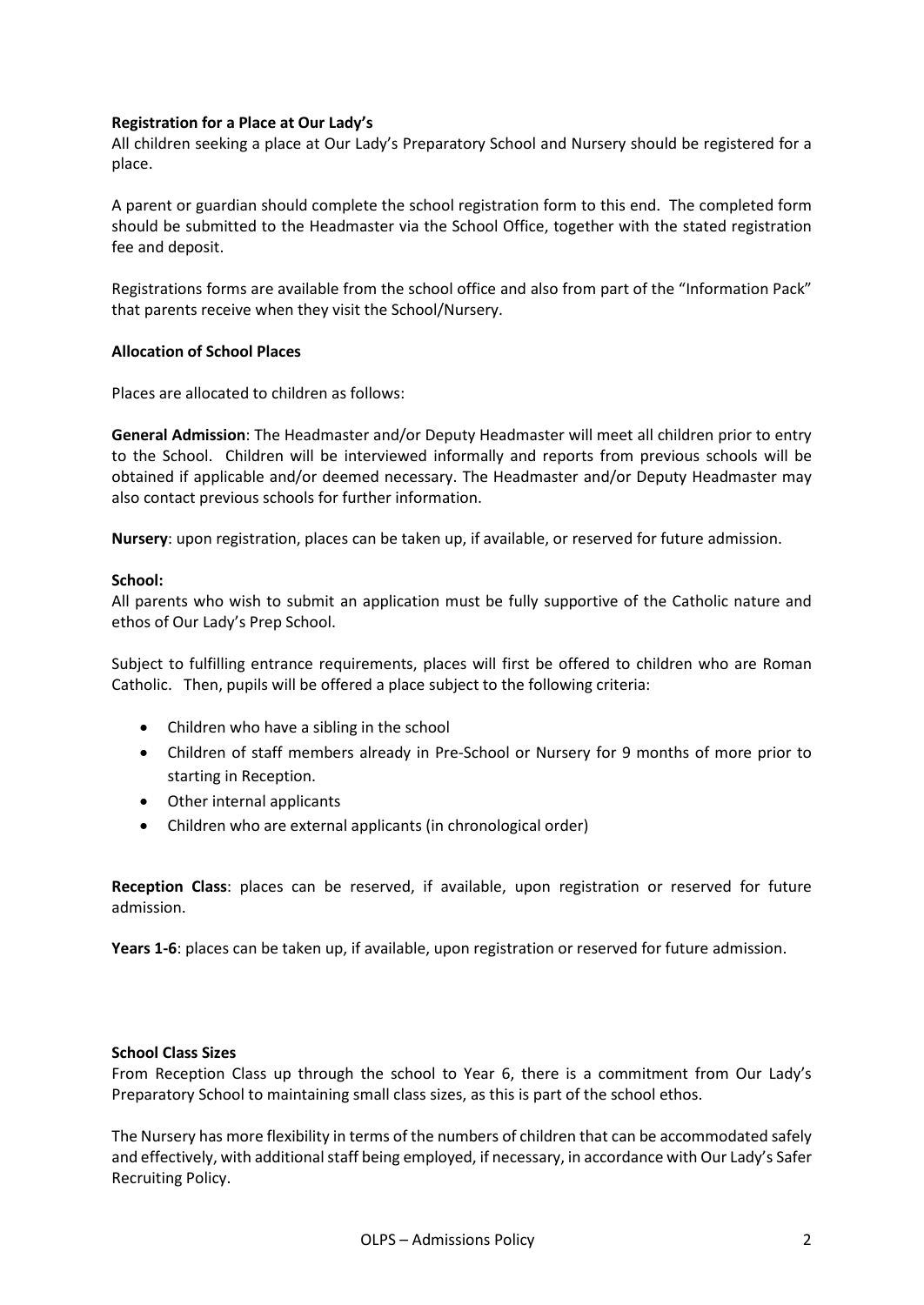### **Waiting Lists**

Children who cannot be allocated places immediately will be placed on a waiting list.

Any waiting fee / deposit held by the School is refunded when the pupil leaves Our Lady's.

Parents / guardians should be aware that the deposit is non-refundable in the event of the child not subsequently taking up a place once offered by Our Lady's.

#### **Admission to the School**

Admission of a child to Our Lady's School is subject to the Headmaster's approval.

The Headmaster and Board of Trustees of Our Lady's reserve the right to require parents to remove permanently a child from the School, if the Headmaster considers, in his/her absolute discretion, that the child's attendance, progress or behaviour (including behaviour outside school) is seriously unacceptable and if, in the reasonable opinion of the Head, the removal of a child is in the School's best interests, or those of that child or other children.

Should parents wish to appeal against the decision, they should put their case in writing to the Headmaster. Should they remain dissatisfied with the outcome, they should contact the Chair of Trustees, c/o Our Lady's School.

#### **Disability**

Under its Admissions Policy, the School will diligently consider any application on behalf of children with a disability. It will consider carefully whether enrolling a child would be in the child's best overall interests, with due regard to the level of care required, the practicalities of making any specific and "reasonable adjustments" to the School (and its buildings and facilities), the available resources and with regard to any broader health and safety issues.

Parents, who fail to advise the School of any medical, special educational or physical needs as part of the initial application / registration process, may subsequently put their child's place in school at risk.

This policy has been updated to account for ISA Guidance on the approach schools should consider taking with regards to "reasonable adjustments" in respect of applications from children who have a disability. This section of the Admissions Policy should be read in conjunction with the Special Educational Needs and Disability (SEND) Policy and the SEND Accessibility Plan.

In terms of applying its Admissions Policy for those children with Special Educational Needs and/or a disability, the school promises never to act in a discriminatory way. In line with this, the school will endeavour to make "reasonable adjustments" where practicable and affordable to do so with regards to admitting such pupils and meetings regarding such matters will be minuted and retained in the school office. *However, it is important to note that all schools must ensure that they only admit children for whom they can cater and where the school can act in the best interests of the child(ren).*

Parents are requested to contact the School to discuss their child's special needs prior to application and to provide the School with any specialist reports pertaining to their child's SEND. Access arrangements will be provided for the entrance exam where appropriate; the special need must be verified by a medical specialist or Educational Psychologist's report.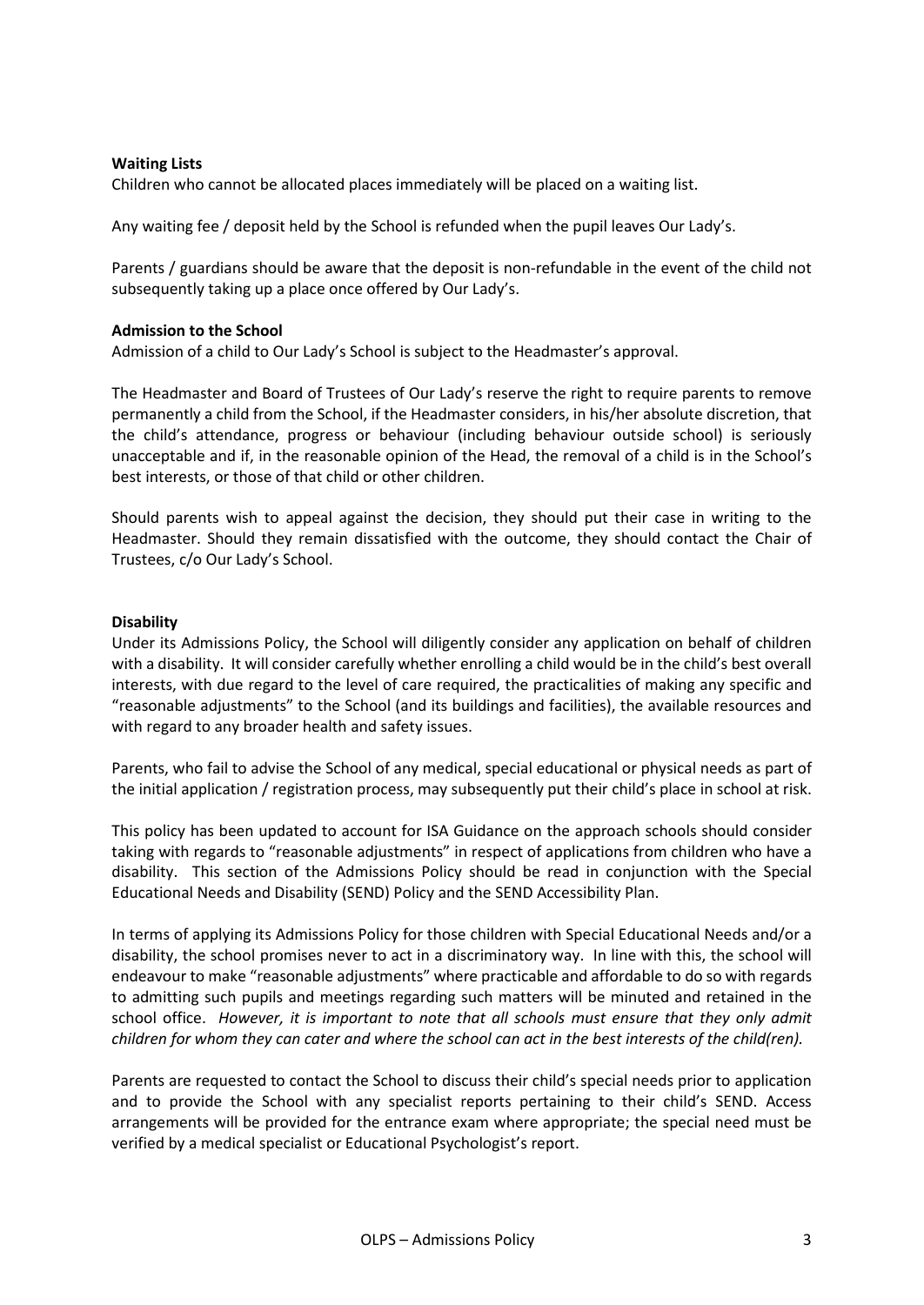#### **5.17 In Year Admissions**

The School should notify their local authority when they remove or add a pupil's name to the admissions register at non-standard transitions.

The School has a right under regulations to delete a pupil for non-return within 10 days after authorised leave of 10 school days or more, or after 20 school days unauthorised absence does not arise until the school and local authority have jointly made reasonable enquiries as to the pupil's whereabouts and failed.

#### **New and Leaving Students - Child Protection Concerns**

The School fulfils its safeguarding duty by ensuring that relevant child protection; safeguarding; pastoral concerns; SEN files are passed on to any subsequent school/college on behalf of a student who leaves.

Similarly, a formal request is made to any school where a pupil joins the School at any age for Child Protection; Safeguarding; pastoral concerns information.

#### **Monitoring & review**

The School will review this Policy every year and any guidance or advice published by the DfE, ISI and/or other relevant bodies will be monitored on an ongoing basis, in the event that ad-hoc amendments or revisions are appropriate outside of this timeframe.

#### **Equal Opportunities**

The School Admissions Policy is aligned with the Equality Act on protected characteristics when reviewing admissions to the School and Nursery. The Equality Act 2010 covers discrimination because of gender, age, marriage and civil partnership, pregnancy and maternity, race, religion or belief, linguistic or cultural background, gender reassignment, SEN, disability and sexual orientation. These categories are known in the Act as 'protected characteristics'.

**Reviewed: 26 July 2021**

**Signed:**

Michael Stone

**M A Stone Headmaster**

**To be reviewed: 24 months from "Reviewed" date**